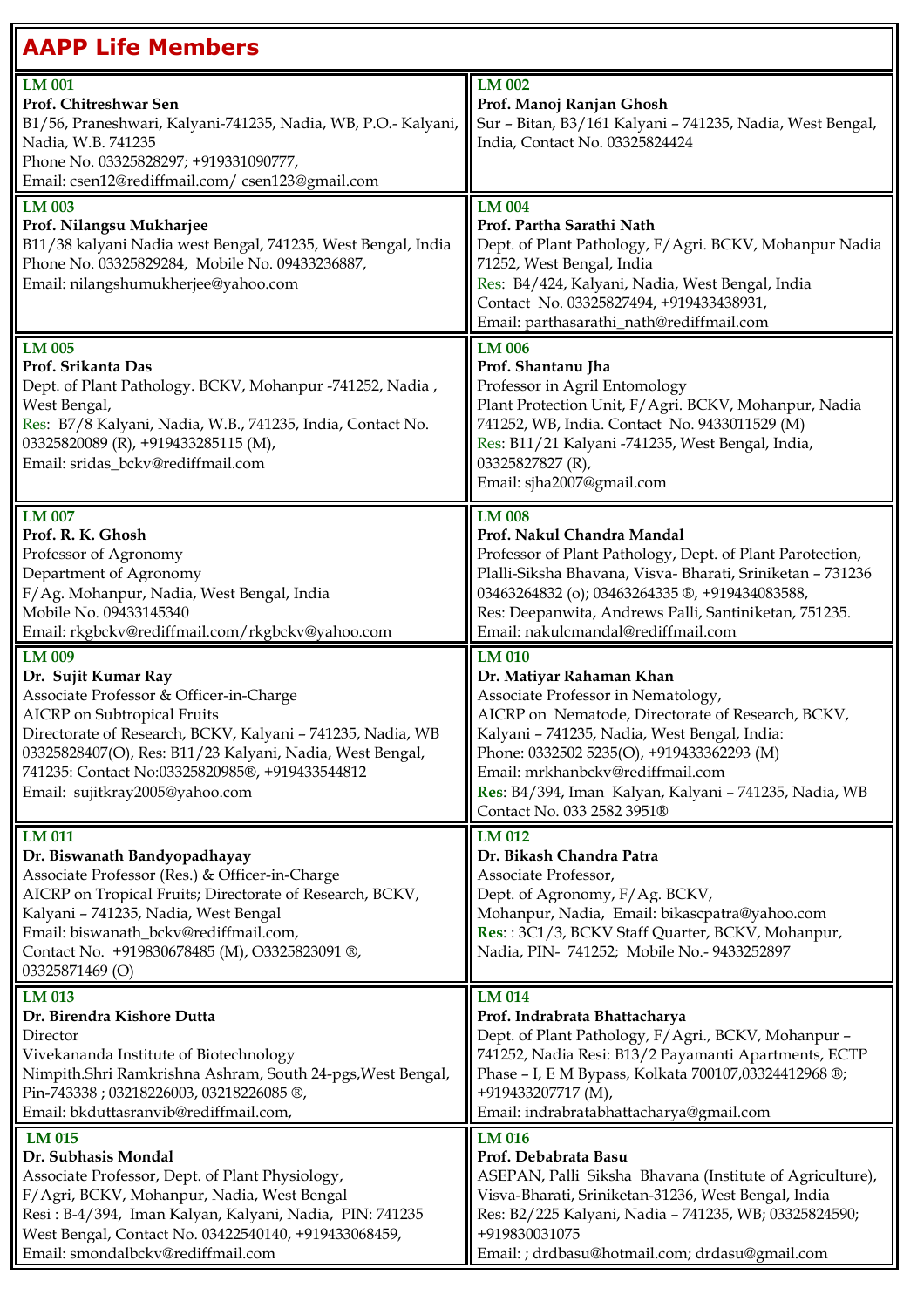| LM 017                                                                                                                                                                                                                                                                                                                                     | <b>LM-018</b>                                                                                                                                                                                                                                                                                                                                                                |
|--------------------------------------------------------------------------------------------------------------------------------------------------------------------------------------------------------------------------------------------------------------------------------------------------------------------------------------------|------------------------------------------------------------------------------------------------------------------------------------------------------------------------------------------------------------------------------------------------------------------------------------------------------------------------------------------------------------------------------|
| Dr. Samimul Islam                                                                                                                                                                                                                                                                                                                          | Dr. Champak Kumar Kundu,                                                                                                                                                                                                                                                                                                                                                     |
| Assistant Entomologist,                                                                                                                                                                                                                                                                                                                    | Associate Professor (Res.)                                                                                                                                                                                                                                                                                                                                                   |
| RRS Chinsurah, Govt. of WB, Hooghly, PIN-712102;                                                                                                                                                                                                                                                                                           | AICRP on Forage Crops, Directorate Of Research                                                                                                                                                                                                                                                                                                                               |
| 03326862484                                                                                                                                                                                                                                                                                                                                | BCKV, Kalyani - 741235, Nadia                                                                                                                                                                                                                                                                                                                                                |
| Res:: B-7/ 303, Kalyani, Nadia, W.B, India, PIN- 741235 Mobile                                                                                                                                                                                                                                                                             | Res: Vill. Ayera, P.O. Hatthuba, P.S. Habra,                                                                                                                                                                                                                                                                                                                                 |
| No.- +919433337344                                                                                                                                                                                                                                                                                                                         | Dist.- N. 24 PGS. 743269, (M)+919433252351                                                                                                                                                                                                                                                                                                                                   |
| Email:sislam@rediffmail.com/sislam@gmail.com                                                                                                                                                                                                                                                                                               | Email: champakkundu@gmail.com                                                                                                                                                                                                                                                                                                                                                |
| LM 019<br>Dr. Sudarshan Chakraborti<br>Associate Professor, Dept. of Agril. Entomology<br>F/Ag., BCKV, Mohanpur, Nadia, PIN-741235, West Bengal,<br>India<br>Res: 129, Saradamoni Debi Road, Income Tax Para, Agarpara,<br>Kolkata - 700109; 03365154232, +919433172986®<br>Email: schakraborti_ento@rediffmail.com                        | LM 020<br>Prof. P.S. Bera<br>Dept. of Agronomy<br>F/Ag., BCKV, Mohanpur, Nadia, PIN-741235, West Bengal,<br>India<br>Res: 202/2/A, Shibtala Street, Uttarpara, Hooghly<br>Contact No. 033 26639673                                                                                                                                                                           |
| LM 021                                                                                                                                                                                                                                                                                                                                     | LM 022                                                                                                                                                                                                                                                                                                                                                                       |
| Dr. D. K. Chakrabarti                                                                                                                                                                                                                                                                                                                      | Dr. Sudipta Mukherjee                                                                                                                                                                                                                                                                                                                                                        |
| Horticultural Plant Pathologists, Dept. of Horticulture,                                                                                                                                                                                                                                                                                   | Programme Coordinator                                                                                                                                                                                                                                                                                                                                                        |
| Narendra Dev University of Agriculture and Technology,                                                                                                                                                                                                                                                                                     | Seva Varati Krishi Vigyan Kendra, Kapgari                                                                                                                                                                                                                                                                                                                                    |
| Kumarganj                                                                                                                                                                                                                                                                                                                                  | Paschim Midnapur.PIN-721505                                                                                                                                                                                                                                                                                                                                                  |
| Faizabad -224229, U.P. B-55, NDUAT Campus, Kumarganj,                                                                                                                                                                                                                                                                                      | Ph. No. 03221-210539,210540,+919830746082(M)                                                                                                                                                                                                                                                                                                                                 |
| Faizabad - 224229 U P, Contact No. 05270262306,                                                                                                                                                                                                                                                                                            | Res: 75/A J N Lahiri Road, Sreerampore, PIN - 712201,                                                                                                                                                                                                                                                                                                                        |
| +919450763906                                                                                                                                                                                                                                                                                                                              | Hooghly, West Bengal,                                                                                                                                                                                                                                                                                                                                                        |
| Email: dkcnduat@yahoo.com                                                                                                                                                                                                                                                                                                                  | Email: drsudiptamukherjee@rediffmail.com                                                                                                                                                                                                                                                                                                                                     |
| LM 023                                                                                                                                                                                                                                                                                                                                     | LM 024                                                                                                                                                                                                                                                                                                                                                                       |
| Prof. Kanchan Baral                                                                                                                                                                                                                                                                                                                        | Dr. Subrata Dutta                                                                                                                                                                                                                                                                                                                                                            |
| Dept. of Plant protection,                                                                                                                                                                                                                                                                                                                 | Assistant Professor (Res.) in Sr. Scale                                                                                                                                                                                                                                                                                                                                      |
| Palli-Siksha Bhavana (Institute of Agriculture), Visva-Bharati,                                                                                                                                                                                                                                                                            | Official AICRP on Veg. Crops,                                                                                                                                                                                                                                                                                                                                                |
| Sriniketan, 731236, Contact No. 03463264832                                                                                                                                                                                                                                                                                                | Directorate Of Research, BCKV, Kalyani, Nadia                                                                                                                                                                                                                                                                                                                                |
| Res: 23, Andrews Palli, Santiniketan-731235                                                                                                                                                                                                                                                                                                | B6/190, Kalyani - 741235, Nadia, WB                                                                                                                                                                                                                                                                                                                                          |
| Phone: 03463264384, +919434210147,                                                                                                                                                                                                                                                                                                         | Contact: 03325828407;+919474146207                                                                                                                                                                                                                                                                                                                                           |
| Email:kbaral@rediffmail.com                                                                                                                                                                                                                                                                                                                | Email: subrata_mithu@yahoo.co.in                                                                                                                                                                                                                                                                                                                                             |
| LM 025<br>Prof. Safi Ahmed Khan<br>Deptt. Of Agricultural Meteorology and Physics<br>F/Agri., BCKV, Mohanpur, Nadia, West Bengal<br>Office: 03473222269/70 ext. 84<br>Res: B1/484, Kalyani, Nadia, West Bengal<br>Contact No. 03325824725,<br>mob: +919433559185; Email: sakhan_bckv@sify.com                                              | LM 026<br>Dr. Anjan Bhattacharyya<br>Deptt. Of Agricultural Chemicals<br>BCKV, Mohanpur, Nadia, West Bengal<br>Contact: 03473 222269 Extn. 4/ 03473 2223256Extn. 287 (O)<br>Resi: B-10/ 158, Kalyani, Nadia, W.B. PIN- 741235, Mobile<br>No. 9433007139;Email: anjan_84@rediffmail.com                                                                                       |
| LM 027                                                                                                                                                                                                                                                                                                                                     | LM 028                                                                                                                                                                                                                                                                                                                                                                       |
| Mr. Abhishek Mukharjee                                                                                                                                                                                                                                                                                                                     | Dr. (Mrs.) Chirasree Gangopadhyay                                                                                                                                                                                                                                                                                                                                            |
| Bank of Boroda                                                                                                                                                                                                                                                                                                                             | Asst. Entomologist                                                                                                                                                                                                                                                                                                                                                           |
| Saldila, Dist-Hardoi-241204, Uttarpradesh                                                                                                                                                                                                                                                                                                  | RRS Chinsurah, Govt. of WB                                                                                                                                                                                                                                                                                                                                                   |
| Contact No: +919838827477,                                                                                                                                                                                                                                                                                                                 | Chinsurah, Hooghly, 712102, +919433425522                                                                                                                                                                                                                                                                                                                                    |
| Res: S/O Ajit Kr. Mukherjee                                                                                                                                                                                                                                                                                                                | Res: Plot No. 32, Srijoni Housing Society                                                                                                                                                                                                                                                                                                                                    |
| Village Elachi, P.O. Narendrapur- 700103                                                                                                                                                                                                                                                                                                   | P.O. Ganganagar, Kol - 700132, 033-25382948                                                                                                                                                                                                                                                                                                                                  |
| Telephone No. 03324772497; Email: abtribckv@yahoomail.com                                                                                                                                                                                                                                                                                  | Email. Chirasree123@rediffmail.com                                                                                                                                                                                                                                                                                                                                           |
| LM 029<br>Dr. Mohan Kumar Biswas<br>Sr. Lecturer (Plant Pathology), Dept. of Plant Protection, Palli-<br>Siksha Bhavana (Institute of Agriculture), Sriniketan-731236,<br>Birbhum. West Bengal, India<br>Res:- Sweety, Andrews Palli (West), Santiniketan - 731235,<br>03463-264215, +919434191899,<br>Email. Mohan_biswas@rediffmail.com. | <b>LM 030</b><br>Dr. Ranjan Nath<br>Associate Professor in Plant Pathology, Dept. of Plant<br>Protectioin, Palli-Siksha Bhavana (Institute of Agriculture),<br>Sriniketan-731236, Birbhum. W.B.<br>Res: H/O Mr. Ram Ranjan Chakraborty, Andrew's Palli,<br>Santiniketan, Birbhum (W.B.) PIN - 731235, 03463645006<br>Mobile 9434211947,<br>Email: nath_ranjan@indiatimes.com |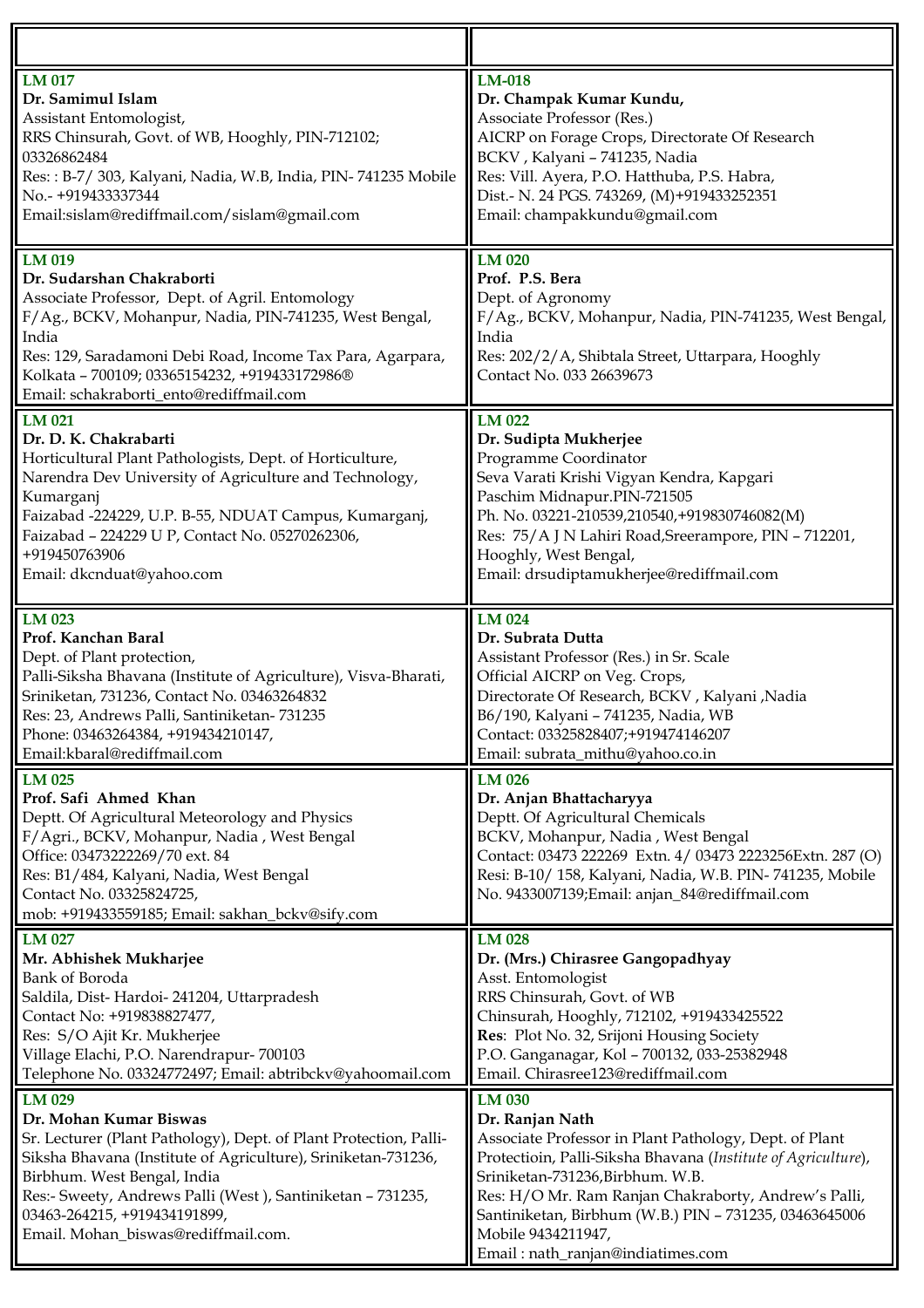| LM 031                                                                                | LM 032                                                                                            |
|---------------------------------------------------------------------------------------|---------------------------------------------------------------------------------------------------|
| Md. Wasim Aktar                                                                       | Dr. Malay Kumar Bhoumik                                                                           |
| S/O.:- Sk. Ansar Ali                                                                  | Rice Research Station,                                                                            |
| Vill.:- Namaz Gram (West)                                                             | Govt. of West Bengal Dept. of Agriculture                                                         |
| P.O.+P.S.:- Pandua, District:- Hooghly;                                               | Chinsurah, Hooghly-712102                                                                         |
| PIN-712149, West Bengal, India                                                        | Ph. No. 03326862484, Fax 03326861149, +919434239688                                               |
|                                                                                       |                                                                                                   |
| Contact No: +91-9732889742 ®; +91 9474126188 (M), Email:                              | Resi: Vill. + P.O. - Ghoshpur, Arambagh, Hooghly, W                                               |
| wasim04101981@yahoo.co.in/ wasim1981@rediffmail.com                                   | B, PIN - 712613, Phone 03211272372,                                                               |
|                                                                                       | Email: bhowmick_malay@rediffmail.com                                                              |
| LM 033                                                                                | <b>LM 034</b>                                                                                     |
| Dr. Manas Kumar Bag                                                                   | Dr. Dhananjoy Mandal                                                                              |
| <b>Rice Research Station</b>                                                          | <b>Subject Matter Specialist (Plant Protection)</b>                                               |
| Govt. of West Bengal, Deptt. Of Agriculture                                           | Uttar Dinajpur Krishi Vigyan Kendra, UBKV                                                         |
| Chinsurah, Hooghly-712102; 03326862484 (O), +919433422565                             | P.O. Chopra, Dist. Uttar Dinajpur, PIN - 733216                                                   |
| (M), Res: Sowth Wind Residency; M. G. Road, Chinsurah,                                | 03526263653 (o)c/o Late Badal Chandra Mandal                                                      |
| Hoogly, W.B.; PIN-712101, Contact No. 03326807161                                     | Routh Khanda, District Bankura, PIN - 722138                                                      |
|                                                                                       |                                                                                                   |
| Email: manas.bag@gmail.com                                                            | Contact: +919434522379,                                                                           |
|                                                                                       | Email: dhananjoy17@rediffmail.com                                                                 |
| $LM$ 035                                                                              | <b>LM 036</b>                                                                                     |
| Dr. Saon Banerjee                                                                     | Dr. Kallol Bhattyacharyaya                                                                        |
| Associate Professor in Agro-meteorology & Soil Physics &                              | Associate Professor in Agril Chemistry & Soil Science                                             |
| Officer-in-Charge AICRP on Agro-meteorology, Directorate of                           | AICRP on STCR, Directorate of Research, BCKV, Kalyani,                                            |
| Research, BCKV, Kalyani, Nadia -741235, Mob:+91 9433605287                            | Nadia -741235, Mob:0933313050,                                                                    |
| Email: sbaner2000@yahoo.com                                                           | Res: B-4/394, Iman Kalyan, Kalyani, Nadia, PIN: 741235,                                           |
|                                                                                       |                                                                                                   |
|                                                                                       | West Bengal, Contact No. +919433438870                                                            |
|                                                                                       | Email: kallol_bckv23@rediffmail.com                                                               |
| LM 037                                                                                | <b>LM 0038</b>                                                                                    |
| Dr. Krishna Karmakar                                                                  | Dr. Arunava Samanta                                                                               |
| Associate Professor in Acarology & Officer-in-Charge                                  | Dept. of Agril. Entomology, F/Ag. BCKV, Mohanpur,                                                 |
| AINP on Acarology, Directorate of Research, BCKV, Kalyani,                            |                                                                                                   |
|                                                                                       | Nadia - 741252, West Bengal, India.                                                               |
| Nadia -741235,                                                                        | Res: 30/A13 Riverside Road, Barrackpore - 700120                                                  |
| Contact No. 09433365207                                                               | +919339723798 (M); 03325943204 ®                                                                  |
| Email: acarikarmakar@rediffmail.com                                                   | Email: samanta64@yahoo.co.in/ arubckv@gmail.com                                                   |
| LM 039                                                                                | LM 040                                                                                            |
| Dr. Kalyan Chakraborty                                                                | Dr. Sunil Kr. Gunri                                                                               |
| Lecturer in Sr. Scale                                                                 | Reader (Res.) & Officer-in-Charge                                                                 |
|                                                                                       |                                                                                                   |
|                                                                                       |                                                                                                   |
| AICRP on Subtropical Fruits, Directorate of Research, BCKV,                           | AICRP on Groundnut, Directorate of Research,                                                      |
| Kalyani, Nadia -741235                                                                | BCKV, Kalyani, Nadia -741235                                                                      |
| Res: D6/2 Indraloke housing Estate II, Paikpara, Kolkata                              | Contact no: +91 9434136642                                                                        |
| 700002.; Contact No: +919339218744,                                                   | Email: sgunri@gmail.com,                                                                          |
| Email: chakraborty.kalyan@rediffmail.com                                              |                                                                                                   |
| LM 041                                                                                | LM 042                                                                                            |
|                                                                                       |                                                                                                   |
| Dr. Hirak Banerjee                                                                    | Dr. Arup Chattopadhyay                                                                            |
| Assistant Professor (Res) in Sr. Scale                                                | Associate Professor & Officer-in-Charge                                                           |
| AICRP on Agroforestry, Directorate of Research, BCKV,                                 | AICRP on Vegetable Crops, Kalyani Centre,                                                         |
| Kalyani, Nadia -741235, West Bengal, India, Mob: +91                                  | Directorate of Research, BCKV, Kalyani, Nadia -741235,                                            |
| 9433335724; Email: hirak.bckv@gmail.com                                               | West Bengal, India, Contact No.+91 9239402700                                                     |
|                                                                                       | Email: arup_bckv@yahoo.co.in                                                                      |
| LM 043                                                                                | LM-044                                                                                            |
| Dr. Tapas Kr. Biswas                                                                  | Dr. Manas Kumar Pandit                                                                            |
| Associate Professor (Res)                                                             | Associate Professor, Dept. of Vegetable Crops, F/Hort.                                            |
| Dept. of Agril. Chemistry and Soil Science, F/Ag., BCKV,                              | BCKV, Mohanpur, Nadia.                                                                            |
|                                                                                       |                                                                                                   |
| Mohanpur, Nadia, West Bengal, India, Mob: 09477466036<br>Email: tapas.acss@gmail.com, | Res- A10/369, Kalyani, Nadia, 741235, WB, India<br>Mob-09433342127. Email: mkumarpandit@yahoo.com |
|                                                                                       |                                                                                                   |
| LM-045                                                                                | <b>LM-046</b>                                                                                     |
| Dr. Subhasis Kundu                                                                    | Dr. Md. Abu Hasan                                                                                 |
| Associate Professor                                                                   | Professor, Department of Fruits and Orchard Management,                                           |
| Department of Fruits and Orchard Management,                                          | F/Hort. BCKV, Mohanpur, Nadia, West Bengal, India                                                 |
| F/Hort. BCKV, Mohanpur, Nadia, West Bengal, India, Contact                            | Mob: +919433387586.                                                                               |
| No. 033 25821303, 09433307627<br>Email: skundubckv@rediffmail.com                     | Res: B-12/221, Kalyani, PO. Kalyani-741235, Nadia, India<br>Email: mdahasan_bckv@yahoo.com        |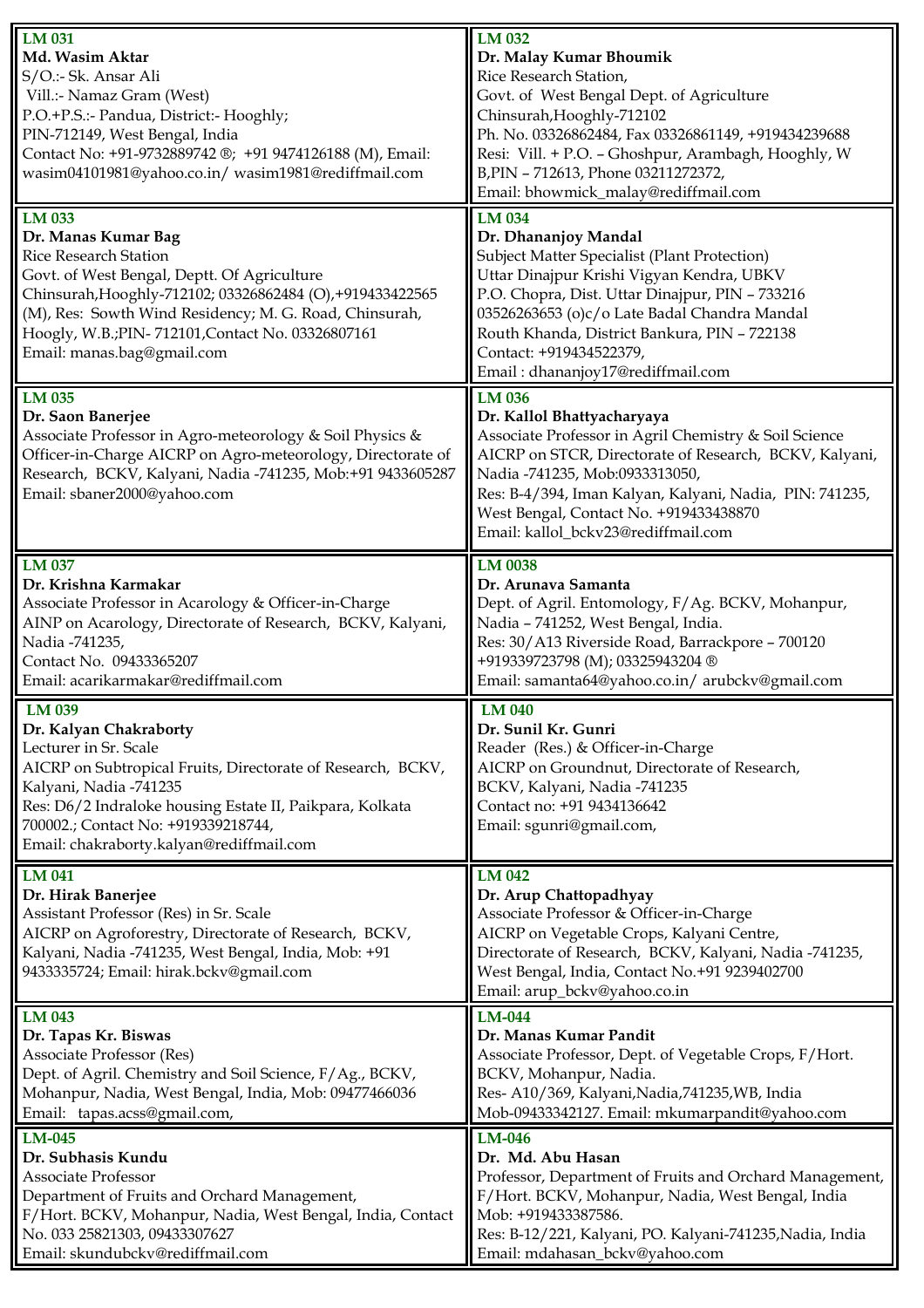| LM-047<br>Dr. Apurba Kumar Chowdhury<br>Associate Professor in Plant Pathology<br>Dept. of Plant Pathology, UBKV, Pundibari, Coochbehar -<br>736165, West Bengal, India<br>Email: apurba1996@yahoo.co.in                                                                                                                                                                           | <b>LM-048</b><br>Dr. Ayon Roy<br>Lecturer in Sr. Scale<br>Dept. of Plant Pathology, UBKV, Pundibari, Coochbehar -<br>736165, Contact No. 03582-270633 (Off.), 03582-225188(R);<br>+91943448359; Email:roy_ayon@rediffmail.com                                       |
|------------------------------------------------------------------------------------------------------------------------------------------------------------------------------------------------------------------------------------------------------------------------------------------------------------------------------------------------------------------------------------|---------------------------------------------------------------------------------------------------------------------------------------------------------------------------------------------------------------------------------------------------------------------|
| LM-049<br>Shri Bholanath Mondal<br><b>Assistant Professor</b><br>Department of Plant Protection, Palli Siksha Bhavana,<br>Sriniketan, PIN-731236; Res: Vill+P.O- Hiranmoypur, P.S.<br>Basanti, Dist. South 24PG(S). PIN - 743312, West Bengal, India.                                                                                                                              | LM-050<br>Shri Karam Chand Hembram<br>Garden Dept., Santiniketan, Visva-Bharati, Bhirbhum, WB<br>Res: Nichubanglo, Santiniketan, Visva-<br>Bharati, Bhirbhum, WB<br>Ph No. +919475849492;<br>Email: hembram05@redifmail.com                                         |
| LM-051<br>Shri Satyajit Hembram<br>Research Scholar<br>Netaji hall, Agril Research Complex, BCKV, Kalyani, Nadia, WB.<br>741235.<br>Res-Ledadih, Napara Baragram, Purulia, 723151.<br>Email: jitsatya2007@yahoo.co.in                                                                                                                                                              | $LM-052$<br>Shri Sanjib Prasad Kuiry<br>Research Scholar<br>1/3-Netaji Hall, Agril. Research Complex, BCKV, Kalyani-<br>741235 ,Nadia,WB, India<br>Res: Vill- Lengdih, P.O. - Suisa, P.S. Baghmundi, Purulia,<br>PIN - 723212; Email: kuirysanjib.007@gmail.com     |
| LM 053<br>Shri Partha Pratim Ghosh<br>Plant Health Clinic, Directorate of Research, BCKV, Kalyani,<br>Nadia, WB.<br>HOME - VPO- Jagatballavpur, Dist. Howrah, Pin 711408, WB,<br>Contact No. 03214255377,<br>mob: +919434249673<br>Email-ppghosh_santiniketan@rediffmail.com,                                                                                                      | LM-054<br>Prof. M.M. Adhikary<br>Dept. of Agril. Extension, F/Ag., BCKV, Mohanpur, Nadia<br>Res - B-2/289 near Shiv Mandir, Kalyani, Nadia West<br>Bengal<br>Contact: 03325871970, 03325829324, +919433010699<br>Email: dradhikary@gmail.com/ mma_bckv@yahoo.co.in  |
| LM-055<br>Dr. Ajoy Kumar Sahoo<br>Associate Professor, Dept. of Agril. Entomology, F/Ag. BCKV,<br>Mohanpur, Nadia - 741252,<br>Res-A-11/42, Kalyani, 741235, WB, India,<br>Contact No. +919433394292<br>Email: drasahookly@yahoo.co.in,                                                                                                                                            | LM-056<br>Dr. Subhash Ch. Kole<br>Associate Professor (Teaching & Research)<br>Survey, Selection of Nodule Bacteria Project, BCKV,<br>Mohanpur, Nadia - 741252 WB. Res-B-<br>3/178, Kalyani, 741235, WB, India,<br>Contact No.+91 9433307690                        |
| $LM-057$<br>Shri Rohit Vijayrao Kadu<br>Research Worker In Viticulture at Agharkar Research Institute.<br>Pune. Agharkar Res.Inst, G.G. Agharkar Road, Pune, 411004, MH.<br>Res: ARI-Exot.("Shekti")Farm,Nira-Baramati Road, Soartewadi,<br>Baramuti, Pune, 412306, MH, Ph. No-020-25653680(o) / 02112-<br>282164(O-Baramuti), +91 9822313282,<br>Email: rohit.kadu@rediffmail.com | <b>LM-058</b><br>Prof. Sankar Acharya<br>Dept. of Agril. Extension, BCKV, Mohanpur,<br>PIN-741252, Nadia, West Bengal, Mob: 0919331213731<br>Email: dr_sacharya@yahoo.co.in                                                                                         |
| LM-059<br>Shri Prabir Kumar Ghosh<br>General Manager, Marketing and Product Development,<br>Krishi Rasayan, Kolkata, India<br>Res: B-3/, Kalyani, 741235, Nadia, West Bengal, India<br>Email: pkghosh@krishirasayan.com                                                                                                                                                            | LM-060<br>Dr. Krishna Kishore Goswami<br>Programme Coordinator, Krishi Vigyan Kendra, BCKV,<br>Nadia Gayespur-741234, West Bengal, India, Contact no,<br>09434241001<br>Res: B-6/57, Kalyani, PO. Kalyani-741235, Nadia, West<br>Bengal, Email: nadiakvk@gmail.com, |
| LM-061<br>Mrs. Malabika Debnath<br>Training Associate,<br>Nadia KVK, Gayeshpur, Nadia, WB. India<br>Res: 530, KBM, Chakdah, Nadia, West Bengal,<br>Contact No.09433349195<br>Email: malabika_debnath@yahoo.co.in                                                                                                                                                                   | $LM-062$<br>Dr. Rajiv Nath<br>Associate Professor in Agronomy<br>Dept. of Agronomy, F/Ag., BCKV, Mohanpur, PIN-741252,<br>Nadia, West Bengal, India,<br>Mobile no.09433164104<br>Email: drrajib_bckv@rediffmail.com                                                 |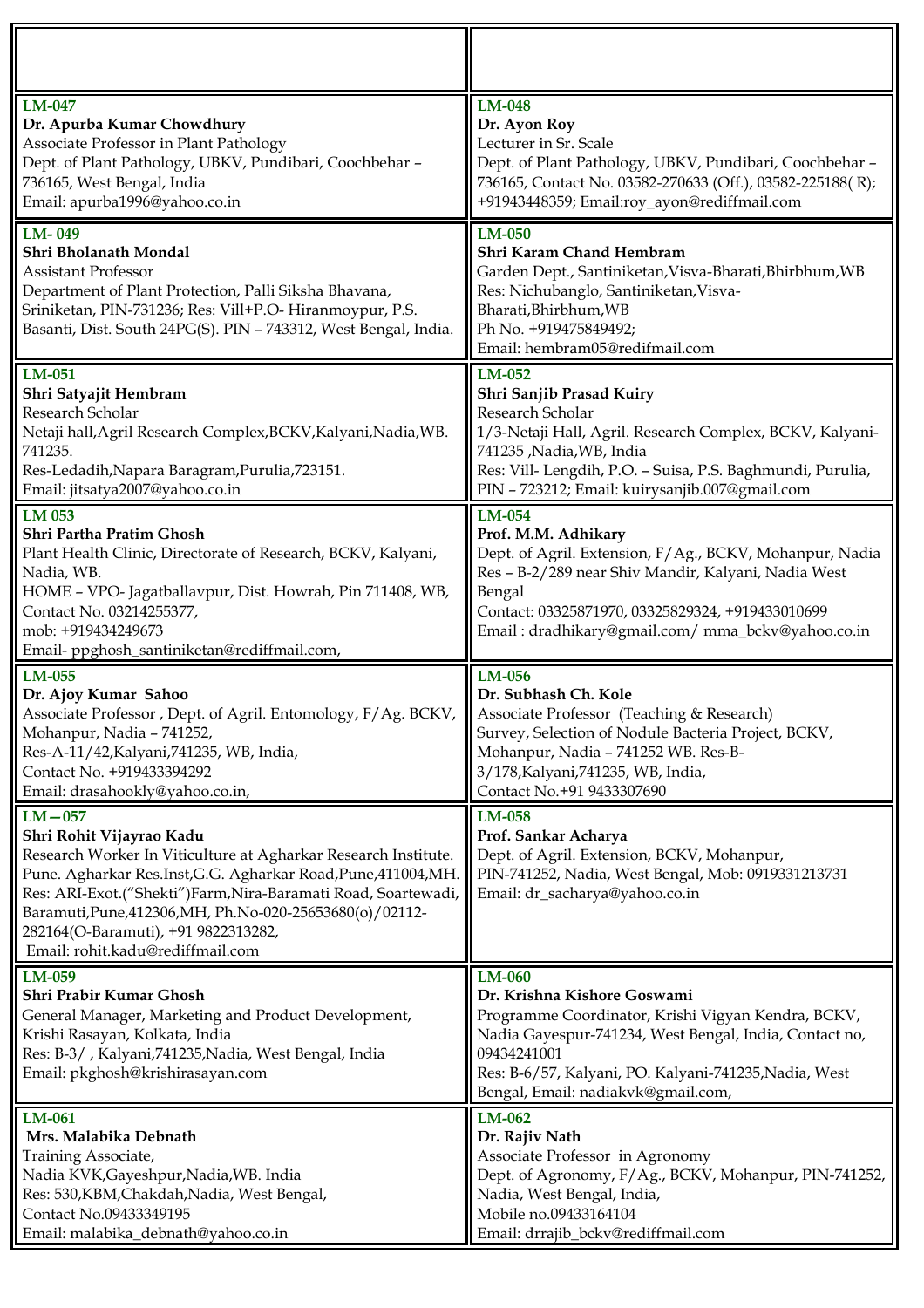| LM-063<br><b>LM-064</b><br>Dr. Amitava Biswas<br>Shri Sangram Kumar Senapati<br>Research Scholar<br><b>Associate Professor</b><br>Res- At+PO-Nachuni, Dist-Kurda,752028,Orissa.<br>Dept. Agril Extension, F/Ag. BCKV, Mohanpur, Nadia<br>03325809835 ®, +919433188179<br>Ph.No-06756-225139(h), Mob-09851833438/09861286863<br>Email: biswasamitava2003@gmail.com<br>Email: rssssangram@yahoo.co.in/<br>sangram_ento87@rediffmail.com<br>LM-065<br>LM-066<br>Dr. T. Ramasubramanian<br>Dr. Sitesh Chatterjee, WBAS (Res.)<br>Senior Scientist, Central Research Institute For Jute and Allied<br>Asst. Entomologist; RRS Chinsurah, Govt. of WB, Hooghly,<br>Fibers (CRIJAF), ICAR, Barrakpore, PIN-700120, West Bengal,<br>WB PIN-712102;<br>Resi: Vill- AMADGHATA (Near Anukul Ashram), P.O.<br>India<br>Magra, Hooghly, PIN-712148, West Bengal, contact No.<br>Res: 118, Saulthi, VINAYAKAR KOUIL.ST., Sivagiri,<br>Titauelveli District, Tamil Nadu, PIN - 627757<br>03326843078 ®; +919433926475,<br>03325351932, +919903547490,<br>Email:sitesh.chatt@gmail.com<br>Email: tramasubbu@rediffmail.com<br><b>LM-068</b><br>LM-067<br>Prof. Sukanta Pal<br>Shri Sanjoy Kumar Mahato<br>Vill-Turang, P.O. Bijoydih, P.S. Kenda, Purulia, PIN - 723128,<br>Dept. of Agronomy, F/Ag., BCKV, Mohanpur, PIN-<br>Contact No. +919933128130<br>741252, Nadia, West Bengal, India,<br>Contact No. 09051339686, 03325809456®<br>Email: sanjoy_mhto@rediffmail.com<br>Res: B-5/97, Kalyani, Nadia, Nadia-741235, West Bengal,<br>India; Email: sukanta.agron@rediffmail.com<br>LM 069<br>LM-070<br>Dr. Susanta Kumar De<br>Dr. Soumitra Chatterjee<br>Assistant Professor in Agril Economics<br><b>Associate Professor</b><br>AICRP on Integrated Farming Systems<br>Department of Soil and Water Conservation<br>F/Ag, BCKV, Mohanpur, Nadia-741252, West Bengal, India<br>Directorate of Research, BCKV, Kalyani, Nadia -741235,<br>Res: B-4/394, Iman Kalyan, Kalyani, Nadia, PIN: 741235, West<br>West Bengal, India. Contact No.<br>+91 9433493533<br>Bengal, Contact No. +919433438870<br>Email: susantade_kalyani@yahoo.co.in<br>Email: soumitra.soum123123@gmail.com<br>LM-072<br>LM-071<br>Dr. Paramjit Singh<br>Dr. Bijan Adhikay<br>Professor of Entomology<br>Asst. Botanist; RRS Chinsurah, Govt. of WB, Hooghly,<br>Department of Entomology, Punjab Agricultural University<br>PIN-712102, WB, Mobile no. +91 9433643509<br>(PAU), Ludhiana, India, mobile no. +91 9814693189; +91<br>Email: adhikaribijan@gmail.com<br>8146993189; Email: paramjit_gandhi@yahoo.com<br>LM 074<br>LM 073<br>Dr. Asit K. Mukhopadhyay<br>Dr. Sanjit Debnath<br>Lecturer (Sr. Scale)<br>Professor (Retd)<br>Dept. of Agril. Chemistry and Soil Science, F/Ag., BCKV,<br>AICRP on Tropical Fruits<br>Mohanpur, Nadia, West Bengal, India, Mob: 91-9831981532; 91-<br>Directorate of Research, BCKV, Kalyani - 741235, Nadia,<br>3325289405(Res)<br>WB, 03325828407(O), Res: B2/359, Kalyani, Nadia, West<br>Bengal, 741235: Contact No: +91 9932397334<br>Email: sdbckv@gmail.com<br>LM 075<br>Dr. Kajal Kr. Biswas<br>Principal Scientist<br>Division of Mycology & Plant Pathology, IARI, Pusa, New<br>Delhi-110012, India, Mobile no. 91- 9868796694, Email:<br>kkbiswas@lycos.com |                  |  |
|----------------------------------------------------------------------------------------------------------------------------------------------------------------------------------------------------------------------------------------------------------------------------------------------------------------------------------------------------------------------------------------------------------------------------------------------------------------------------------------------------------------------------------------------------------------------------------------------------------------------------------------------------------------------------------------------------------------------------------------------------------------------------------------------------------------------------------------------------------------------------------------------------------------------------------------------------------------------------------------------------------------------------------------------------------------------------------------------------------------------------------------------------------------------------------------------------------------------------------------------------------------------------------------------------------------------------------------------------------------------------------------------------------------------------------------------------------------------------------------------------------------------------------------------------------------------------------------------------------------------------------------------------------------------------------------------------------------------------------------------------------------------------------------------------------------------------------------------------------------------------------------------------------------------------------------------------------------------------------------------------------------------------------------------------------------------------------------------------------------------------------------------------------------------------------------------------------------------------------------------------------------------------------------------------------------------------------------------------------------------------------------------------------------------------------------------------------------------------------------------------------------------------------------------------------------------------------------------------------------------------------------------------------------------------------------------------------------------------------------------------------------------------------------------------------------------------------------------------------------------------------------------------------------------------------------------------------------------------------------------------------------------------------------------------------------------------------------------------------------------------------------------------------------------------------------------------------------------------------------------------------------------------|------------------|--|
|                                                                                                                                                                                                                                                                                                                                                                                                                                                                                                                                                                                                                                                                                                                                                                                                                                                                                                                                                                                                                                                                                                                                                                                                                                                                                                                                                                                                                                                                                                                                                                                                                                                                                                                                                                                                                                                                                                                                                                                                                                                                                                                                                                                                                                                                                                                                                                                                                                                                                                                                                                                                                                                                                                                                                                                                                                                                                                                                                                                                                                                                                                                                                                                                                                                                            |                  |  |
|                                                                                                                                                                                                                                                                                                                                                                                                                                                                                                                                                                                                                                                                                                                                                                                                                                                                                                                                                                                                                                                                                                                                                                                                                                                                                                                                                                                                                                                                                                                                                                                                                                                                                                                                                                                                                                                                                                                                                                                                                                                                                                                                                                                                                                                                                                                                                                                                                                                                                                                                                                                                                                                                                                                                                                                                                                                                                                                                                                                                                                                                                                                                                                                                                                                                            |                  |  |
|                                                                                                                                                                                                                                                                                                                                                                                                                                                                                                                                                                                                                                                                                                                                                                                                                                                                                                                                                                                                                                                                                                                                                                                                                                                                                                                                                                                                                                                                                                                                                                                                                                                                                                                                                                                                                                                                                                                                                                                                                                                                                                                                                                                                                                                                                                                                                                                                                                                                                                                                                                                                                                                                                                                                                                                                                                                                                                                                                                                                                                                                                                                                                                                                                                                                            |                  |  |
|                                                                                                                                                                                                                                                                                                                                                                                                                                                                                                                                                                                                                                                                                                                                                                                                                                                                                                                                                                                                                                                                                                                                                                                                                                                                                                                                                                                                                                                                                                                                                                                                                                                                                                                                                                                                                                                                                                                                                                                                                                                                                                                                                                                                                                                                                                                                                                                                                                                                                                                                                                                                                                                                                                                                                                                                                                                                                                                                                                                                                                                                                                                                                                                                                                                                            |                  |  |
|                                                                                                                                                                                                                                                                                                                                                                                                                                                                                                                                                                                                                                                                                                                                                                                                                                                                                                                                                                                                                                                                                                                                                                                                                                                                                                                                                                                                                                                                                                                                                                                                                                                                                                                                                                                                                                                                                                                                                                                                                                                                                                                                                                                                                                                                                                                                                                                                                                                                                                                                                                                                                                                                                                                                                                                                                                                                                                                                                                                                                                                                                                                                                                                                                                                                            |                  |  |
|                                                                                                                                                                                                                                                                                                                                                                                                                                                                                                                                                                                                                                                                                                                                                                                                                                                                                                                                                                                                                                                                                                                                                                                                                                                                                                                                                                                                                                                                                                                                                                                                                                                                                                                                                                                                                                                                                                                                                                                                                                                                                                                                                                                                                                                                                                                                                                                                                                                                                                                                                                                                                                                                                                                                                                                                                                                                                                                                                                                                                                                                                                                                                                                                                                                                            |                  |  |
|                                                                                                                                                                                                                                                                                                                                                                                                                                                                                                                                                                                                                                                                                                                                                                                                                                                                                                                                                                                                                                                                                                                                                                                                                                                                                                                                                                                                                                                                                                                                                                                                                                                                                                                                                                                                                                                                                                                                                                                                                                                                                                                                                                                                                                                                                                                                                                                                                                                                                                                                                                                                                                                                                                                                                                                                                                                                                                                                                                                                                                                                                                                                                                                                                                                                            |                  |  |
|                                                                                                                                                                                                                                                                                                                                                                                                                                                                                                                                                                                                                                                                                                                                                                                                                                                                                                                                                                                                                                                                                                                                                                                                                                                                                                                                                                                                                                                                                                                                                                                                                                                                                                                                                                                                                                                                                                                                                                                                                                                                                                                                                                                                                                                                                                                                                                                                                                                                                                                                                                                                                                                                                                                                                                                                                                                                                                                                                                                                                                                                                                                                                                                                                                                                            |                  |  |
|                                                                                                                                                                                                                                                                                                                                                                                                                                                                                                                                                                                                                                                                                                                                                                                                                                                                                                                                                                                                                                                                                                                                                                                                                                                                                                                                                                                                                                                                                                                                                                                                                                                                                                                                                                                                                                                                                                                                                                                                                                                                                                                                                                                                                                                                                                                                                                                                                                                                                                                                                                                                                                                                                                                                                                                                                                                                                                                                                                                                                                                                                                                                                                                                                                                                            |                  |  |
|                                                                                                                                                                                                                                                                                                                                                                                                                                                                                                                                                                                                                                                                                                                                                                                                                                                                                                                                                                                                                                                                                                                                                                                                                                                                                                                                                                                                                                                                                                                                                                                                                                                                                                                                                                                                                                                                                                                                                                                                                                                                                                                                                                                                                                                                                                                                                                                                                                                                                                                                                                                                                                                                                                                                                                                                                                                                                                                                                                                                                                                                                                                                                                                                                                                                            |                  |  |
|                                                                                                                                                                                                                                                                                                                                                                                                                                                                                                                                                                                                                                                                                                                                                                                                                                                                                                                                                                                                                                                                                                                                                                                                                                                                                                                                                                                                                                                                                                                                                                                                                                                                                                                                                                                                                                                                                                                                                                                                                                                                                                                                                                                                                                                                                                                                                                                                                                                                                                                                                                                                                                                                                                                                                                                                                                                                                                                                                                                                                                                                                                                                                                                                                                                                            |                  |  |
|                                                                                                                                                                                                                                                                                                                                                                                                                                                                                                                                                                                                                                                                                                                                                                                                                                                                                                                                                                                                                                                                                                                                                                                                                                                                                                                                                                                                                                                                                                                                                                                                                                                                                                                                                                                                                                                                                                                                                                                                                                                                                                                                                                                                                                                                                                                                                                                                                                                                                                                                                                                                                                                                                                                                                                                                                                                                                                                                                                                                                                                                                                                                                                                                                                                                            |                  |  |
|                                                                                                                                                                                                                                                                                                                                                                                                                                                                                                                                                                                                                                                                                                                                                                                                                                                                                                                                                                                                                                                                                                                                                                                                                                                                                                                                                                                                                                                                                                                                                                                                                                                                                                                                                                                                                                                                                                                                                                                                                                                                                                                                                                                                                                                                                                                                                                                                                                                                                                                                                                                                                                                                                                                                                                                                                                                                                                                                                                                                                                                                                                                                                                                                                                                                            |                  |  |
|                                                                                                                                                                                                                                                                                                                                                                                                                                                                                                                                                                                                                                                                                                                                                                                                                                                                                                                                                                                                                                                                                                                                                                                                                                                                                                                                                                                                                                                                                                                                                                                                                                                                                                                                                                                                                                                                                                                                                                                                                                                                                                                                                                                                                                                                                                                                                                                                                                                                                                                                                                                                                                                                                                                                                                                                                                                                                                                                                                                                                                                                                                                                                                                                                                                                            |                  |  |
|                                                                                                                                                                                                                                                                                                                                                                                                                                                                                                                                                                                                                                                                                                                                                                                                                                                                                                                                                                                                                                                                                                                                                                                                                                                                                                                                                                                                                                                                                                                                                                                                                                                                                                                                                                                                                                                                                                                                                                                                                                                                                                                                                                                                                                                                                                                                                                                                                                                                                                                                                                                                                                                                                                                                                                                                                                                                                                                                                                                                                                                                                                                                                                                                                                                                            |                  |  |
|                                                                                                                                                                                                                                                                                                                                                                                                                                                                                                                                                                                                                                                                                                                                                                                                                                                                                                                                                                                                                                                                                                                                                                                                                                                                                                                                                                                                                                                                                                                                                                                                                                                                                                                                                                                                                                                                                                                                                                                                                                                                                                                                                                                                                                                                                                                                                                                                                                                                                                                                                                                                                                                                                                                                                                                                                                                                                                                                                                                                                                                                                                                                                                                                                                                                            |                  |  |
|                                                                                                                                                                                                                                                                                                                                                                                                                                                                                                                                                                                                                                                                                                                                                                                                                                                                                                                                                                                                                                                                                                                                                                                                                                                                                                                                                                                                                                                                                                                                                                                                                                                                                                                                                                                                                                                                                                                                                                                                                                                                                                                                                                                                                                                                                                                                                                                                                                                                                                                                                                                                                                                                                                                                                                                                                                                                                                                                                                                                                                                                                                                                                                                                                                                                            |                  |  |
|                                                                                                                                                                                                                                                                                                                                                                                                                                                                                                                                                                                                                                                                                                                                                                                                                                                                                                                                                                                                                                                                                                                                                                                                                                                                                                                                                                                                                                                                                                                                                                                                                                                                                                                                                                                                                                                                                                                                                                                                                                                                                                                                                                                                                                                                                                                                                                                                                                                                                                                                                                                                                                                                                                                                                                                                                                                                                                                                                                                                                                                                                                                                                                                                                                                                            |                  |  |
|                                                                                                                                                                                                                                                                                                                                                                                                                                                                                                                                                                                                                                                                                                                                                                                                                                                                                                                                                                                                                                                                                                                                                                                                                                                                                                                                                                                                                                                                                                                                                                                                                                                                                                                                                                                                                                                                                                                                                                                                                                                                                                                                                                                                                                                                                                                                                                                                                                                                                                                                                                                                                                                                                                                                                                                                                                                                                                                                                                                                                                                                                                                                                                                                                                                                            |                  |  |
|                                                                                                                                                                                                                                                                                                                                                                                                                                                                                                                                                                                                                                                                                                                                                                                                                                                                                                                                                                                                                                                                                                                                                                                                                                                                                                                                                                                                                                                                                                                                                                                                                                                                                                                                                                                                                                                                                                                                                                                                                                                                                                                                                                                                                                                                                                                                                                                                                                                                                                                                                                                                                                                                                                                                                                                                                                                                                                                                                                                                                                                                                                                                                                                                                                                                            |                  |  |
|                                                                                                                                                                                                                                                                                                                                                                                                                                                                                                                                                                                                                                                                                                                                                                                                                                                                                                                                                                                                                                                                                                                                                                                                                                                                                                                                                                                                                                                                                                                                                                                                                                                                                                                                                                                                                                                                                                                                                                                                                                                                                                                                                                                                                                                                                                                                                                                                                                                                                                                                                                                                                                                                                                                                                                                                                                                                                                                                                                                                                                                                                                                                                                                                                                                                            |                  |  |
|                                                                                                                                                                                                                                                                                                                                                                                                                                                                                                                                                                                                                                                                                                                                                                                                                                                                                                                                                                                                                                                                                                                                                                                                                                                                                                                                                                                                                                                                                                                                                                                                                                                                                                                                                                                                                                                                                                                                                                                                                                                                                                                                                                                                                                                                                                                                                                                                                                                                                                                                                                                                                                                                                                                                                                                                                                                                                                                                                                                                                                                                                                                                                                                                                                                                            |                  |  |
|                                                                                                                                                                                                                                                                                                                                                                                                                                                                                                                                                                                                                                                                                                                                                                                                                                                                                                                                                                                                                                                                                                                                                                                                                                                                                                                                                                                                                                                                                                                                                                                                                                                                                                                                                                                                                                                                                                                                                                                                                                                                                                                                                                                                                                                                                                                                                                                                                                                                                                                                                                                                                                                                                                                                                                                                                                                                                                                                                                                                                                                                                                                                                                                                                                                                            |                  |  |
|                                                                                                                                                                                                                                                                                                                                                                                                                                                                                                                                                                                                                                                                                                                                                                                                                                                                                                                                                                                                                                                                                                                                                                                                                                                                                                                                                                                                                                                                                                                                                                                                                                                                                                                                                                                                                                                                                                                                                                                                                                                                                                                                                                                                                                                                                                                                                                                                                                                                                                                                                                                                                                                                                                                                                                                                                                                                                                                                                                                                                                                                                                                                                                                                                                                                            |                  |  |
|                                                                                                                                                                                                                                                                                                                                                                                                                                                                                                                                                                                                                                                                                                                                                                                                                                                                                                                                                                                                                                                                                                                                                                                                                                                                                                                                                                                                                                                                                                                                                                                                                                                                                                                                                                                                                                                                                                                                                                                                                                                                                                                                                                                                                                                                                                                                                                                                                                                                                                                                                                                                                                                                                                                                                                                                                                                                                                                                                                                                                                                                                                                                                                                                                                                                            |                  |  |
|                                                                                                                                                                                                                                                                                                                                                                                                                                                                                                                                                                                                                                                                                                                                                                                                                                                                                                                                                                                                                                                                                                                                                                                                                                                                                                                                                                                                                                                                                                                                                                                                                                                                                                                                                                                                                                                                                                                                                                                                                                                                                                                                                                                                                                                                                                                                                                                                                                                                                                                                                                                                                                                                                                                                                                                                                                                                                                                                                                                                                                                                                                                                                                                                                                                                            |                  |  |
|                                                                                                                                                                                                                                                                                                                                                                                                                                                                                                                                                                                                                                                                                                                                                                                                                                                                                                                                                                                                                                                                                                                                                                                                                                                                                                                                                                                                                                                                                                                                                                                                                                                                                                                                                                                                                                                                                                                                                                                                                                                                                                                                                                                                                                                                                                                                                                                                                                                                                                                                                                                                                                                                                                                                                                                                                                                                                                                                                                                                                                                                                                                                                                                                                                                                            |                  |  |
|                                                                                                                                                                                                                                                                                                                                                                                                                                                                                                                                                                                                                                                                                                                                                                                                                                                                                                                                                                                                                                                                                                                                                                                                                                                                                                                                                                                                                                                                                                                                                                                                                                                                                                                                                                                                                                                                                                                                                                                                                                                                                                                                                                                                                                                                                                                                                                                                                                                                                                                                                                                                                                                                                                                                                                                                                                                                                                                                                                                                                                                                                                                                                                                                                                                                            |                  |  |
|                                                                                                                                                                                                                                                                                                                                                                                                                                                                                                                                                                                                                                                                                                                                                                                                                                                                                                                                                                                                                                                                                                                                                                                                                                                                                                                                                                                                                                                                                                                                                                                                                                                                                                                                                                                                                                                                                                                                                                                                                                                                                                                                                                                                                                                                                                                                                                                                                                                                                                                                                                                                                                                                                                                                                                                                                                                                                                                                                                                                                                                                                                                                                                                                                                                                            |                  |  |
|                                                                                                                                                                                                                                                                                                                                                                                                                                                                                                                                                                                                                                                                                                                                                                                                                                                                                                                                                                                                                                                                                                                                                                                                                                                                                                                                                                                                                                                                                                                                                                                                                                                                                                                                                                                                                                                                                                                                                                                                                                                                                                                                                                                                                                                                                                                                                                                                                                                                                                                                                                                                                                                                                                                                                                                                                                                                                                                                                                                                                                                                                                                                                                                                                                                                            |                  |  |
|                                                                                                                                                                                                                                                                                                                                                                                                                                                                                                                                                                                                                                                                                                                                                                                                                                                                                                                                                                                                                                                                                                                                                                                                                                                                                                                                                                                                                                                                                                                                                                                                                                                                                                                                                                                                                                                                                                                                                                                                                                                                                                                                                                                                                                                                                                                                                                                                                                                                                                                                                                                                                                                                                                                                                                                                                                                                                                                                                                                                                                                                                                                                                                                                                                                                            |                  |  |
|                                                                                                                                                                                                                                                                                                                                                                                                                                                                                                                                                                                                                                                                                                                                                                                                                                                                                                                                                                                                                                                                                                                                                                                                                                                                                                                                                                                                                                                                                                                                                                                                                                                                                                                                                                                                                                                                                                                                                                                                                                                                                                                                                                                                                                                                                                                                                                                                                                                                                                                                                                                                                                                                                                                                                                                                                                                                                                                                                                                                                                                                                                                                                                                                                                                                            |                  |  |
|                                                                                                                                                                                                                                                                                                                                                                                                                                                                                                                                                                                                                                                                                                                                                                                                                                                                                                                                                                                                                                                                                                                                                                                                                                                                                                                                                                                                                                                                                                                                                                                                                                                                                                                                                                                                                                                                                                                                                                                                                                                                                                                                                                                                                                                                                                                                                                                                                                                                                                                                                                                                                                                                                                                                                                                                                                                                                                                                                                                                                                                                                                                                                                                                                                                                            |                  |  |
|                                                                                                                                                                                                                                                                                                                                                                                                                                                                                                                                                                                                                                                                                                                                                                                                                                                                                                                                                                                                                                                                                                                                                                                                                                                                                                                                                                                                                                                                                                                                                                                                                                                                                                                                                                                                                                                                                                                                                                                                                                                                                                                                                                                                                                                                                                                                                                                                                                                                                                                                                                                                                                                                                                                                                                                                                                                                                                                                                                                                                                                                                                                                                                                                                                                                            |                  |  |
|                                                                                                                                                                                                                                                                                                                                                                                                                                                                                                                                                                                                                                                                                                                                                                                                                                                                                                                                                                                                                                                                                                                                                                                                                                                                                                                                                                                                                                                                                                                                                                                                                                                                                                                                                                                                                                                                                                                                                                                                                                                                                                                                                                                                                                                                                                                                                                                                                                                                                                                                                                                                                                                                                                                                                                                                                                                                                                                                                                                                                                                                                                                                                                                                                                                                            |                  |  |
|                                                                                                                                                                                                                                                                                                                                                                                                                                                                                                                                                                                                                                                                                                                                                                                                                                                                                                                                                                                                                                                                                                                                                                                                                                                                                                                                                                                                                                                                                                                                                                                                                                                                                                                                                                                                                                                                                                                                                                                                                                                                                                                                                                                                                                                                                                                                                                                                                                                                                                                                                                                                                                                                                                                                                                                                                                                                                                                                                                                                                                                                                                                                                                                                                                                                            |                  |  |
|                                                                                                                                                                                                                                                                                                                                                                                                                                                                                                                                                                                                                                                                                                                                                                                                                                                                                                                                                                                                                                                                                                                                                                                                                                                                                                                                                                                                                                                                                                                                                                                                                                                                                                                                                                                                                                                                                                                                                                                                                                                                                                                                                                                                                                                                                                                                                                                                                                                                                                                                                                                                                                                                                                                                                                                                                                                                                                                                                                                                                                                                                                                                                                                                                                                                            |                  |  |
|                                                                                                                                                                                                                                                                                                                                                                                                                                                                                                                                                                                                                                                                                                                                                                                                                                                                                                                                                                                                                                                                                                                                                                                                                                                                                                                                                                                                                                                                                                                                                                                                                                                                                                                                                                                                                                                                                                                                                                                                                                                                                                                                                                                                                                                                                                                                                                                                                                                                                                                                                                                                                                                                                                                                                                                                                                                                                                                                                                                                                                                                                                                                                                                                                                                                            |                  |  |
|                                                                                                                                                                                                                                                                                                                                                                                                                                                                                                                                                                                                                                                                                                                                                                                                                                                                                                                                                                                                                                                                                                                                                                                                                                                                                                                                                                                                                                                                                                                                                                                                                                                                                                                                                                                                                                                                                                                                                                                                                                                                                                                                                                                                                                                                                                                                                                                                                                                                                                                                                                                                                                                                                                                                                                                                                                                                                                                                                                                                                                                                                                                                                                                                                                                                            |                  |  |
|                                                                                                                                                                                                                                                                                                                                                                                                                                                                                                                                                                                                                                                                                                                                                                                                                                                                                                                                                                                                                                                                                                                                                                                                                                                                                                                                                                                                                                                                                                                                                                                                                                                                                                                                                                                                                                                                                                                                                                                                                                                                                                                                                                                                                                                                                                                                                                                                                                                                                                                                                                                                                                                                                                                                                                                                                                                                                                                                                                                                                                                                                                                                                                                                                                                                            |                  |  |
|                                                                                                                                                                                                                                                                                                                                                                                                                                                                                                                                                                                                                                                                                                                                                                                                                                                                                                                                                                                                                                                                                                                                                                                                                                                                                                                                                                                                                                                                                                                                                                                                                                                                                                                                                                                                                                                                                                                                                                                                                                                                                                                                                                                                                                                                                                                                                                                                                                                                                                                                                                                                                                                                                                                                                                                                                                                                                                                                                                                                                                                                                                                                                                                                                                                                            |                  |  |
|                                                                                                                                                                                                                                                                                                                                                                                                                                                                                                                                                                                                                                                                                                                                                                                                                                                                                                                                                                                                                                                                                                                                                                                                                                                                                                                                                                                                                                                                                                                                                                                                                                                                                                                                                                                                                                                                                                                                                                                                                                                                                                                                                                                                                                                                                                                                                                                                                                                                                                                                                                                                                                                                                                                                                                                                                                                                                                                                                                                                                                                                                                                                                                                                                                                                            |                  |  |
|                                                                                                                                                                                                                                                                                                                                                                                                                                                                                                                                                                                                                                                                                                                                                                                                                                                                                                                                                                                                                                                                                                                                                                                                                                                                                                                                                                                                                                                                                                                                                                                                                                                                                                                                                                                                                                                                                                                                                                                                                                                                                                                                                                                                                                                                                                                                                                                                                                                                                                                                                                                                                                                                                                                                                                                                                                                                                                                                                                                                                                                                                                                                                                                                                                                                            |                  |  |
|                                                                                                                                                                                                                                                                                                                                                                                                                                                                                                                                                                                                                                                                                                                                                                                                                                                                                                                                                                                                                                                                                                                                                                                                                                                                                                                                                                                                                                                                                                                                                                                                                                                                                                                                                                                                                                                                                                                                                                                                                                                                                                                                                                                                                                                                                                                                                                                                                                                                                                                                                                                                                                                                                                                                                                                                                                                                                                                                                                                                                                                                                                                                                                                                                                                                            |                  |  |
|                                                                                                                                                                                                                                                                                                                                                                                                                                                                                                                                                                                                                                                                                                                                                                                                                                                                                                                                                                                                                                                                                                                                                                                                                                                                                                                                                                                                                                                                                                                                                                                                                                                                                                                                                                                                                                                                                                                                                                                                                                                                                                                                                                                                                                                                                                                                                                                                                                                                                                                                                                                                                                                                                                                                                                                                                                                                                                                                                                                                                                                                                                                                                                                                                                                                            |                  |  |
|                                                                                                                                                                                                                                                                                                                                                                                                                                                                                                                                                                                                                                                                                                                                                                                                                                                                                                                                                                                                                                                                                                                                                                                                                                                                                                                                                                                                                                                                                                                                                                                                                                                                                                                                                                                                                                                                                                                                                                                                                                                                                                                                                                                                                                                                                                                                                                                                                                                                                                                                                                                                                                                                                                                                                                                                                                                                                                                                                                                                                                                                                                                                                                                                                                                                            |                  |  |
|                                                                                                                                                                                                                                                                                                                                                                                                                                                                                                                                                                                                                                                                                                                                                                                                                                                                                                                                                                                                                                                                                                                                                                                                                                                                                                                                                                                                                                                                                                                                                                                                                                                                                                                                                                                                                                                                                                                                                                                                                                                                                                                                                                                                                                                                                                                                                                                                                                                                                                                                                                                                                                                                                                                                                                                                                                                                                                                                                                                                                                                                                                                                                                                                                                                                            |                  |  |
|                                                                                                                                                                                                                                                                                                                                                                                                                                                                                                                                                                                                                                                                                                                                                                                                                                                                                                                                                                                                                                                                                                                                                                                                                                                                                                                                                                                                                                                                                                                                                                                                                                                                                                                                                                                                                                                                                                                                                                                                                                                                                                                                                                                                                                                                                                                                                                                                                                                                                                                                                                                                                                                                                                                                                                                                                                                                                                                                                                                                                                                                                                                                                                                                                                                                            |                  |  |
|                                                                                                                                                                                                                                                                                                                                                                                                                                                                                                                                                                                                                                                                                                                                                                                                                                                                                                                                                                                                                                                                                                                                                                                                                                                                                                                                                                                                                                                                                                                                                                                                                                                                                                                                                                                                                                                                                                                                                                                                                                                                                                                                                                                                                                                                                                                                                                                                                                                                                                                                                                                                                                                                                                                                                                                                                                                                                                                                                                                                                                                                                                                                                                                                                                                                            |                  |  |
|                                                                                                                                                                                                                                                                                                                                                                                                                                                                                                                                                                                                                                                                                                                                                                                                                                                                                                                                                                                                                                                                                                                                                                                                                                                                                                                                                                                                                                                                                                                                                                                                                                                                                                                                                                                                                                                                                                                                                                                                                                                                                                                                                                                                                                                                                                                                                                                                                                                                                                                                                                                                                                                                                                                                                                                                                                                                                                                                                                                                                                                                                                                                                                                                                                                                            |                  |  |
|                                                                                                                                                                                                                                                                                                                                                                                                                                                                                                                                                                                                                                                                                                                                                                                                                                                                                                                                                                                                                                                                                                                                                                                                                                                                                                                                                                                                                                                                                                                                                                                                                                                                                                                                                                                                                                                                                                                                                                                                                                                                                                                                                                                                                                                                                                                                                                                                                                                                                                                                                                                                                                                                                                                                                                                                                                                                                                                                                                                                                                                                                                                                                                                                                                                                            |                  |  |
|                                                                                                                                                                                                                                                                                                                                                                                                                                                                                                                                                                                                                                                                                                                                                                                                                                                                                                                                                                                                                                                                                                                                                                                                                                                                                                                                                                                                                                                                                                                                                                                                                                                                                                                                                                                                                                                                                                                                                                                                                                                                                                                                                                                                                                                                                                                                                                                                                                                                                                                                                                                                                                                                                                                                                                                                                                                                                                                                                                                                                                                                                                                                                                                                                                                                            |                  |  |
|                                                                                                                                                                                                                                                                                                                                                                                                                                                                                                                                                                                                                                                                                                                                                                                                                                                                                                                                                                                                                                                                                                                                                                                                                                                                                                                                                                                                                                                                                                                                                                                                                                                                                                                                                                                                                                                                                                                                                                                                                                                                                                                                                                                                                                                                                                                                                                                                                                                                                                                                                                                                                                                                                                                                                                                                                                                                                                                                                                                                                                                                                                                                                                                                                                                                            |                  |  |
|                                                                                                                                                                                                                                                                                                                                                                                                                                                                                                                                                                                                                                                                                                                                                                                                                                                                                                                                                                                                                                                                                                                                                                                                                                                                                                                                                                                                                                                                                                                                                                                                                                                                                                                                                                                                                                                                                                                                                                                                                                                                                                                                                                                                                                                                                                                                                                                                                                                                                                                                                                                                                                                                                                                                                                                                                                                                                                                                                                                                                                                                                                                                                                                                                                                                            |                  |  |
|                                                                                                                                                                                                                                                                                                                                                                                                                                                                                                                                                                                                                                                                                                                                                                                                                                                                                                                                                                                                                                                                                                                                                                                                                                                                                                                                                                                                                                                                                                                                                                                                                                                                                                                                                                                                                                                                                                                                                                                                                                                                                                                                                                                                                                                                                                                                                                                                                                                                                                                                                                                                                                                                                                                                                                                                                                                                                                                                                                                                                                                                                                                                                                                                                                                                            |                  |  |
|                                                                                                                                                                                                                                                                                                                                                                                                                                                                                                                                                                                                                                                                                                                                                                                                                                                                                                                                                                                                                                                                                                                                                                                                                                                                                                                                                                                                                                                                                                                                                                                                                                                                                                                                                                                                                                                                                                                                                                                                                                                                                                                                                                                                                                                                                                                                                                                                                                                                                                                                                                                                                                                                                                                                                                                                                                                                                                                                                                                                                                                                                                                                                                                                                                                                            |                  |  |
|                                                                                                                                                                                                                                                                                                                                                                                                                                                                                                                                                                                                                                                                                                                                                                                                                                                                                                                                                                                                                                                                                                                                                                                                                                                                                                                                                                                                                                                                                                                                                                                                                                                                                                                                                                                                                                                                                                                                                                                                                                                                                                                                                                                                                                                                                                                                                                                                                                                                                                                                                                                                                                                                                                                                                                                                                                                                                                                                                                                                                                                                                                                                                                                                                                                                            |                  |  |
|                                                                                                                                                                                                                                                                                                                                                                                                                                                                                                                                                                                                                                                                                                                                                                                                                                                                                                                                                                                                                                                                                                                                                                                                                                                                                                                                                                                                                                                                                                                                                                                                                                                                                                                                                                                                                                                                                                                                                                                                                                                                                                                                                                                                                                                                                                                                                                                                                                                                                                                                                                                                                                                                                                                                                                                                                                                                                                                                                                                                                                                                                                                                                                                                                                                                            |                  |  |
|                                                                                                                                                                                                                                                                                                                                                                                                                                                                                                                                                                                                                                                                                                                                                                                                                                                                                                                                                                                                                                                                                                                                                                                                                                                                                                                                                                                                                                                                                                                                                                                                                                                                                                                                                                                                                                                                                                                                                                                                                                                                                                                                                                                                                                                                                                                                                                                                                                                                                                                                                                                                                                                                                                                                                                                                                                                                                                                                                                                                                                                                                                                                                                                                                                                                            |                  |  |
|                                                                                                                                                                                                                                                                                                                                                                                                                                                                                                                                                                                                                                                                                                                                                                                                                                                                                                                                                                                                                                                                                                                                                                                                                                                                                                                                                                                                                                                                                                                                                                                                                                                                                                                                                                                                                                                                                                                                                                                                                                                                                                                                                                                                                                                                                                                                                                                                                                                                                                                                                                                                                                                                                                                                                                                                                                                                                                                                                                                                                                                                                                                                                                                                                                                                            | *LM: Life member |  |

| <b>Institutional Members of AAPP</b>                |                                              |
|-----------------------------------------------------|----------------------------------------------|
| $\parallel$ IM 001                                  | <b>IM 002</b>                                |
| Nadia Krishi Vigyan Kendra,                         | el Tel Agro Marvels Pvt Ltd                  |
| BCKV, Gayespur - 741234, Nadia, West Bengal, India, | Divisional Office: East & North East         |
| Contact No. 03325891271, +919434241001,             | 10, Kalibari Lane, Jadavpur, Kolkata-700 032 |
| Email: nadiakvk@yahoo.com                           | Tel. 033-24990605, 32968374                  |
|                                                     | Email: dey.pritam@gmail.com                  |